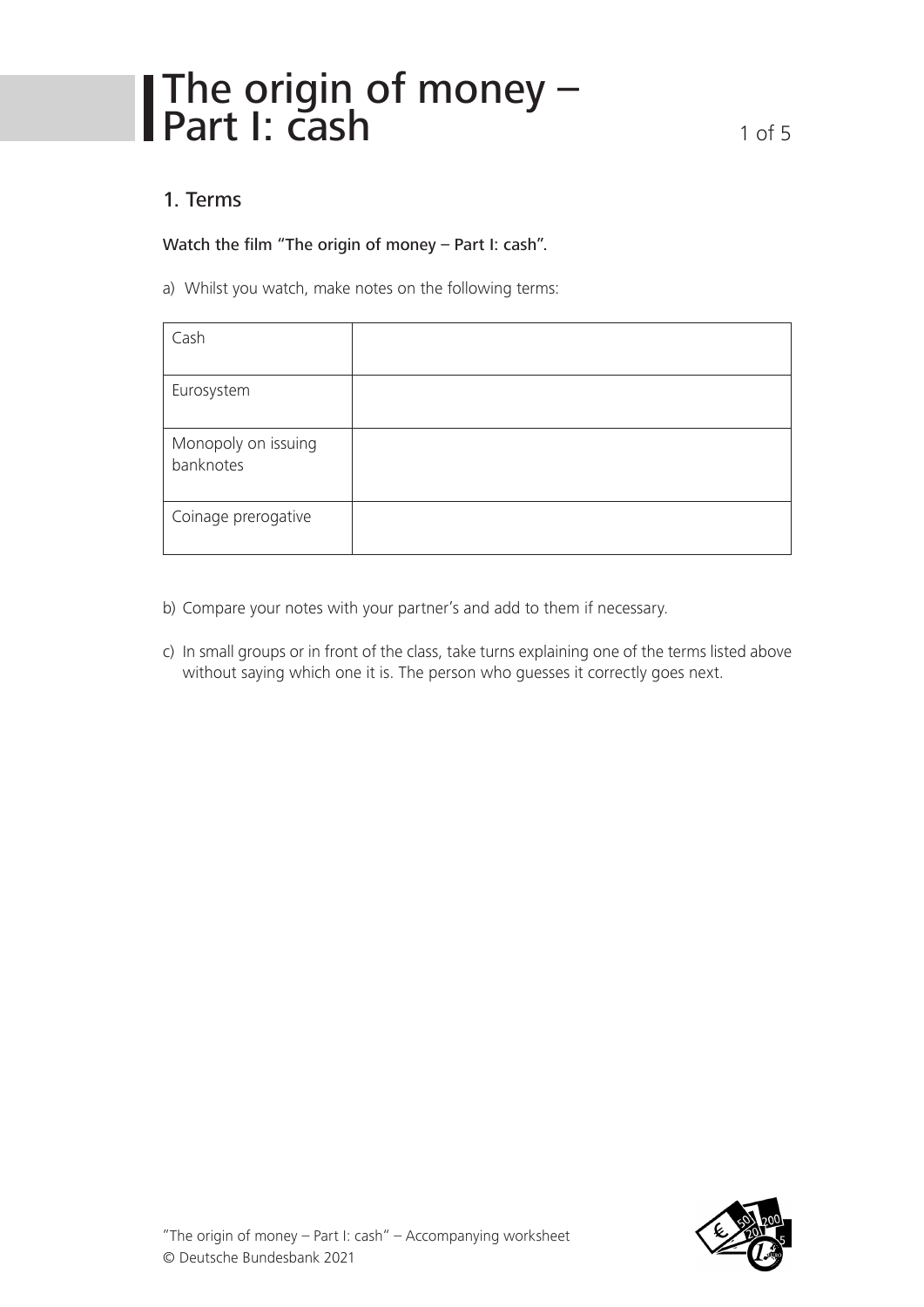# The origin of money – **Part I:**  $\overline{cash}$  2 of 5

## 2. Cash cycle

Complete the diagram by placing these words in the correct boxes:

- Private individuals
- Checks authenticity and quality
- Deutsche Bundesbank
- Stores money in vaults
- Cash transport
	- Surplus cash



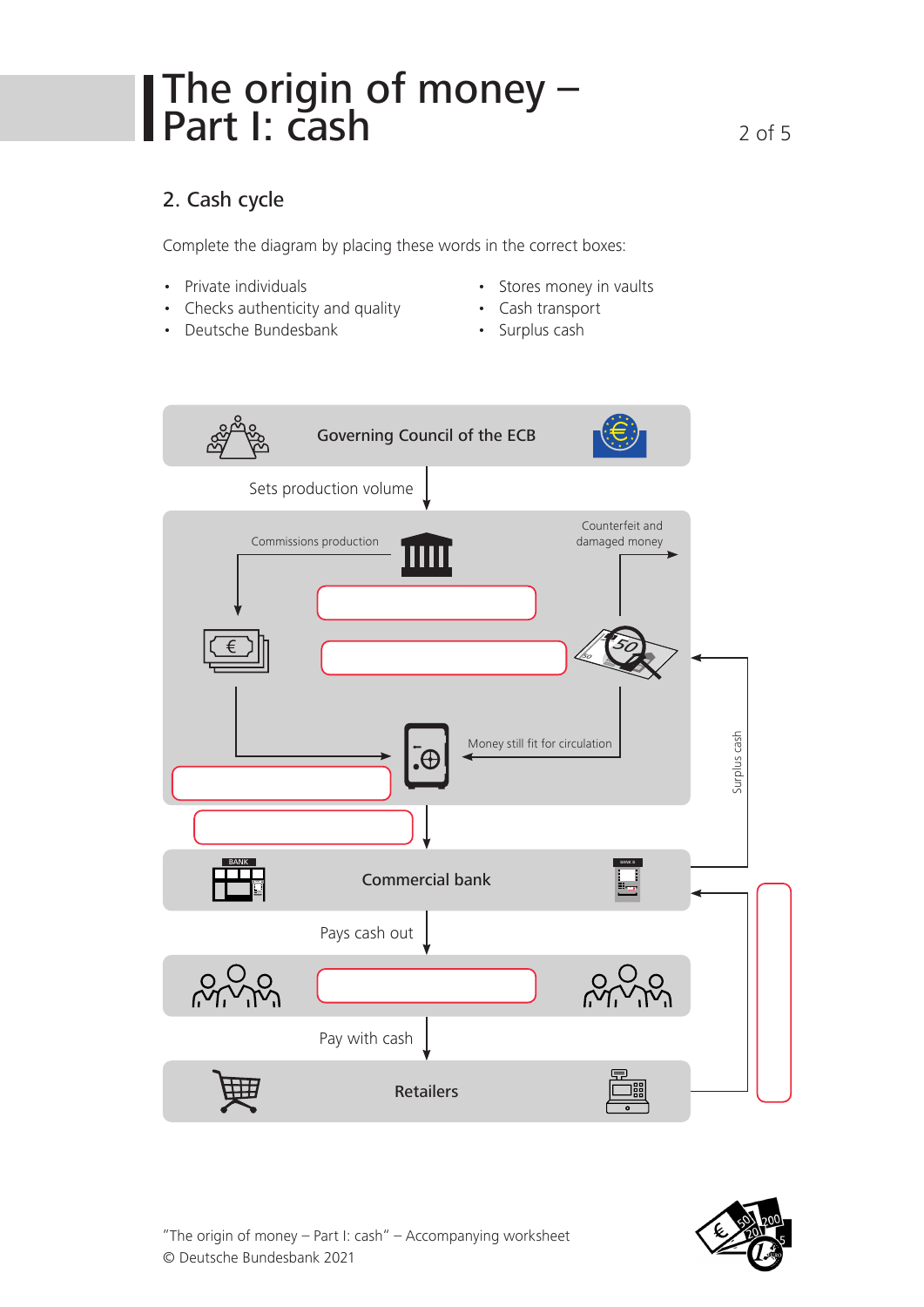# The origin of money – Part I: cash 3 of 5

## 3. Cash quiz

- (1) Where do banks usually get the money that they pay out to their customers?
	- a) They print new banknotes and mint new coins with their own machines.
	- b) From the Bundesbank or from other customers depositing cash in their bank accounts.
	- c) They sell securities that they own to customers in return for cash.

### (2) What will a bank usually do if it does not have enough funds in its account at the central bank to cover the amount of cash that it wishes to withdraw?

- a) It will take out a loan from the central bank and then withdraw that money.
- b) It will print new banknotes and mint new coins with its own machines.
- c) It will tell its customers that it cannot disburse any more cash at present.

### (3) What are banknotes when they are in the Bundesbank's vaults?

- a) Just printed paper
- b) Legal tender
- c) Non-interest-bearing assets

### (4) When do banknotes become legal tender?

- a) As soon as they are printed
- b) Never
- c) When they are disbursed by the central bank

### (5) What does the Bundesbank do with the cash that banks pay back in to it?

- a) It destroys it completely and issues new cash.
- b) It puts a marker on all notes for law enforcement purposes.
- c) It carries out checks for authenticity, quality and fitness for circulation.

#### (6) What does the term "monopoly on banknote issuance" refer to?

- a) Having the sole authority to produce banknotes and bring them into circulation.
- b) Having the sole authority to produce banknotes for "monopoly".
- c) Having the sole authority to exchange banknotes for foreign currency.

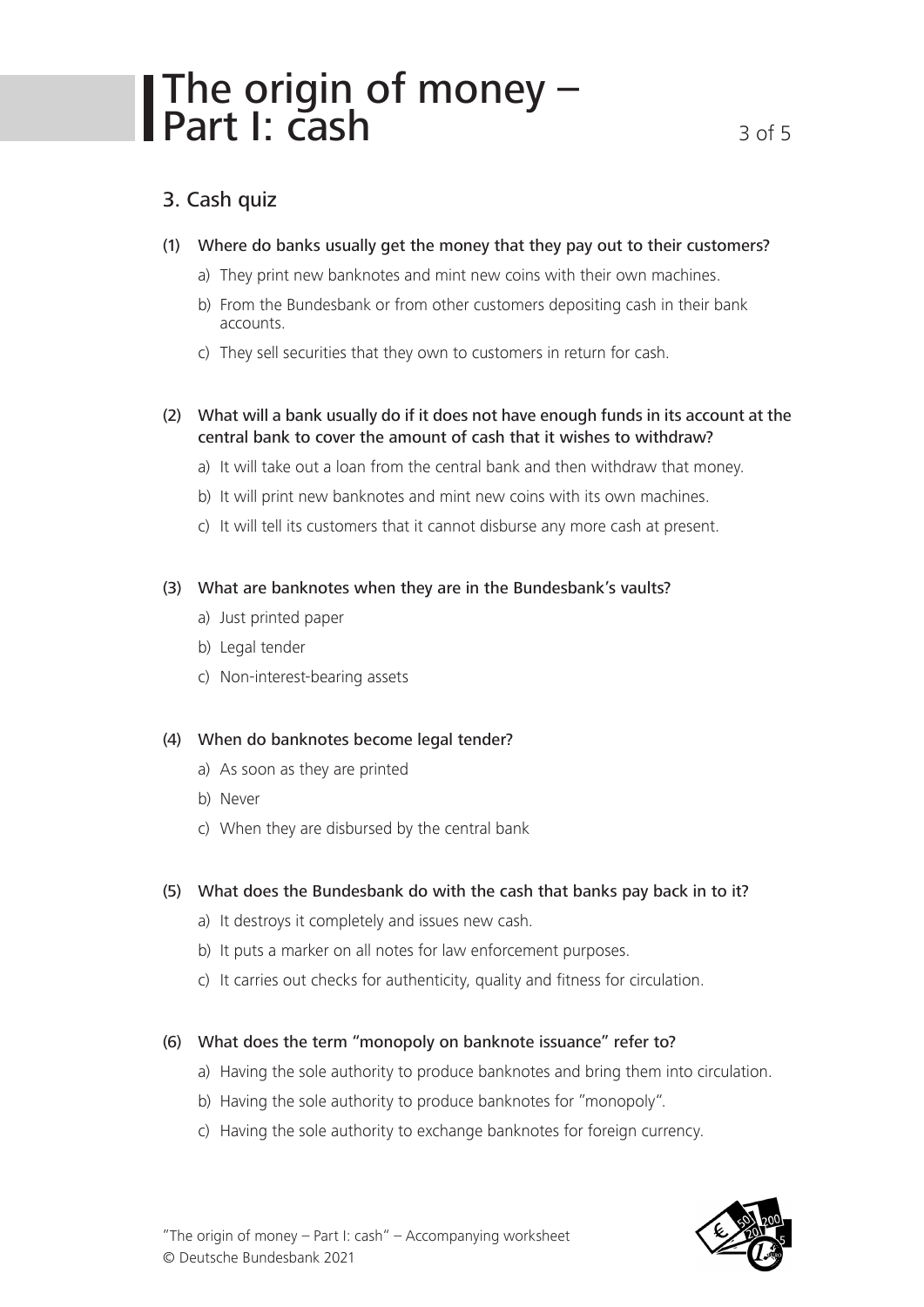# The origin of money – **Part I:**  $\overline{cash}$  4 of 5

### (7) Who has the monopoly on banknote issuance in Germany?

- a) The Federal Government
- b) The Federal Ministry of Finance
- c) The Bundesbank

#### (8) What does "coinage prerogative" mean?

- a) The right to use coins to pay in a shop, irrespective of the amount.
- b) The right to issue coins.
- c) The right to possess any amount of coins you like.

#### (9) Who has the coinage prerogative in Germany?

- a) The individual federal states
- b) The Federal Ministry of Finance
- c) The Bundesbank

#### (10) How does coin and banknote issuance generate profit?

- a) The banks receive less cash than is debited from their account.
- b) High rates of inflation mean lower costs for producing, transporting and checking cash.
- c) The costs for producing, transporting and checking cash are lower than the interest that central banks earn on the loans that commercial banks have taken out with them.

#### (11) What happens to the profits generated through banknote and coin issuance?

- a) They are paid out to the Bundesbank's staff as a bonus.
- b) They are transferred to the government and so benefit everybody.
- c) There are no profits.